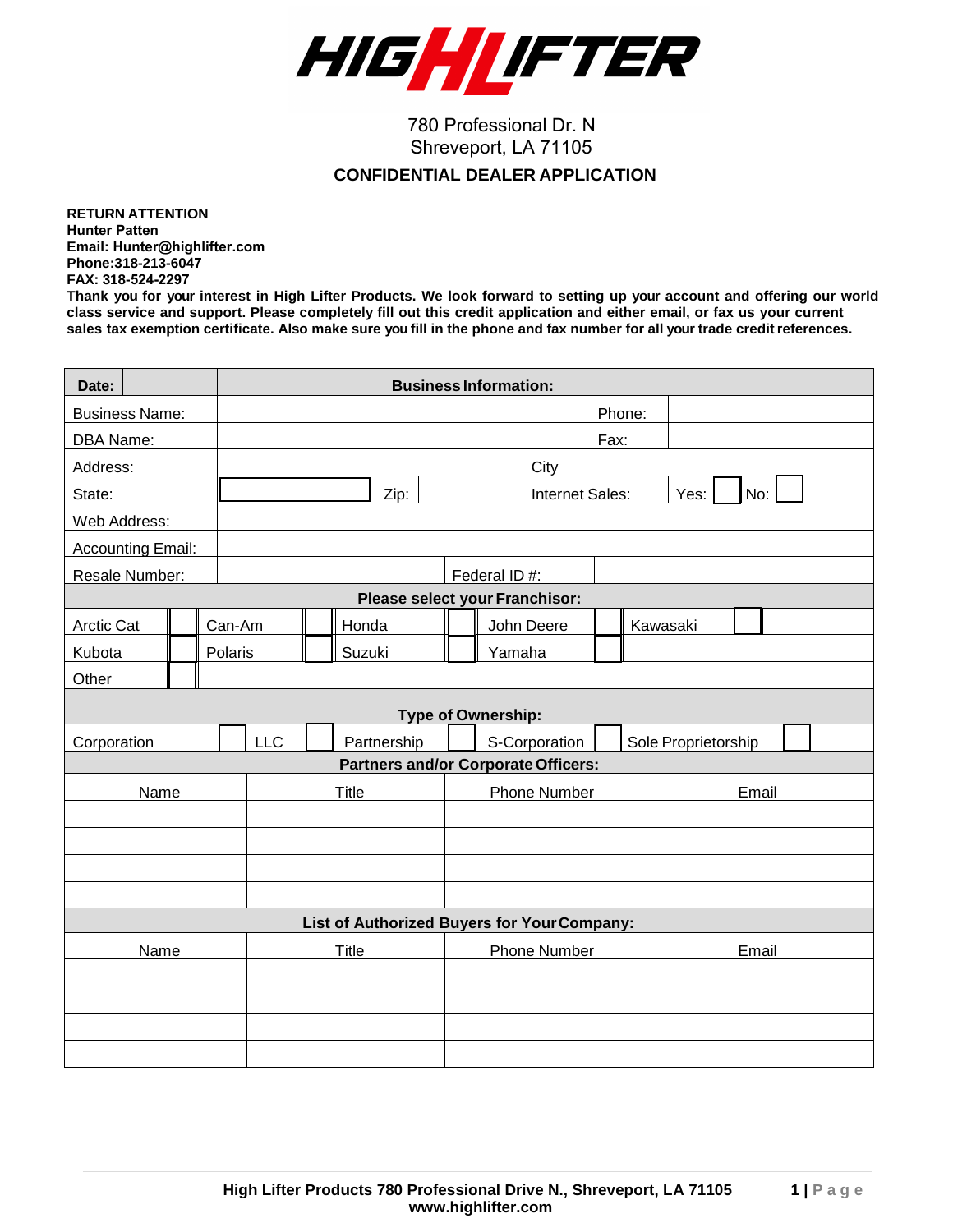| Payment Terms Requested: NET 10 Day Terms are offered to Franchise Dealers Only |                                                     |  |  |       |  |  |  |  |  |  |
|---------------------------------------------------------------------------------|-----------------------------------------------------|--|--|-------|--|--|--|--|--|--|
| <b>Credit Card</b>                                                              |                                                     |  |  |       |  |  |  |  |  |  |
| <b>Billing Address:</b>                                                         |                                                     |  |  |       |  |  |  |  |  |  |
| Address:                                                                        |                                                     |  |  | City: |  |  |  |  |  |  |
| State:                                                                          |                                                     |  |  | Zip:  |  |  |  |  |  |  |
|                                                                                 | <b>Shipping Address:</b>                            |  |  |       |  |  |  |  |  |  |
| Address:                                                                        |                                                     |  |  | City: |  |  |  |  |  |  |
| State:                                                                          |                                                     |  |  | Zip:  |  |  |  |  |  |  |
|                                                                                 | <b>Describe Companies Products and/or Services:</b> |  |  |       |  |  |  |  |  |  |
|                                                                                 |                                                     |  |  |       |  |  |  |  |  |  |
|                                                                                 |                                                     |  |  |       |  |  |  |  |  |  |
| Years in Business:                                                              |                                                     |  |  |       |  |  |  |  |  |  |
| Approximate Annual Sales Volume:                                                |                                                     |  |  |       |  |  |  |  |  |  |
| Primary ATV/UTV Parts and Accessories Vendor:                                   |                                                     |  |  |       |  |  |  |  |  |  |

**If you have any questions please call our sales department at 1-800-699- 0947 Ext. 6061.**

**Without a valid copy of your Tax Exemption Certificate, neither your order nor your application can be processed.**

**High Lifter appoints dealers who operate established ATV related businesses. A dealer must have a legitimate retail store front or repair business, regular hours of operation, and existing commercial relationships with other companies in the ATV accessory and power sports industry. High Lifter reserves the right to appoint or discontinue dealers for reasons deemed appropriate byus without notice.**

**If your application is not filled out completely it will not be processed. Also, we must have pictures of your**  store front, copy of your tax certificate, and copy of your business license. Any or all of this information **can be e-mail Hunter@Hi[ghLifter.com](mailto:Hunter@HighLifter.com) or faxed to 318-524-2297.**

The Business Applicant named below certifies that all information provided is complete, true, and correct. You hereby certify that the individual signing this application has the authority to sign and bind you to the terms of this agreement.

| Signature | <b>Printed Name</b> | Date |
|-----------|---------------------|------|
|           |                     |      |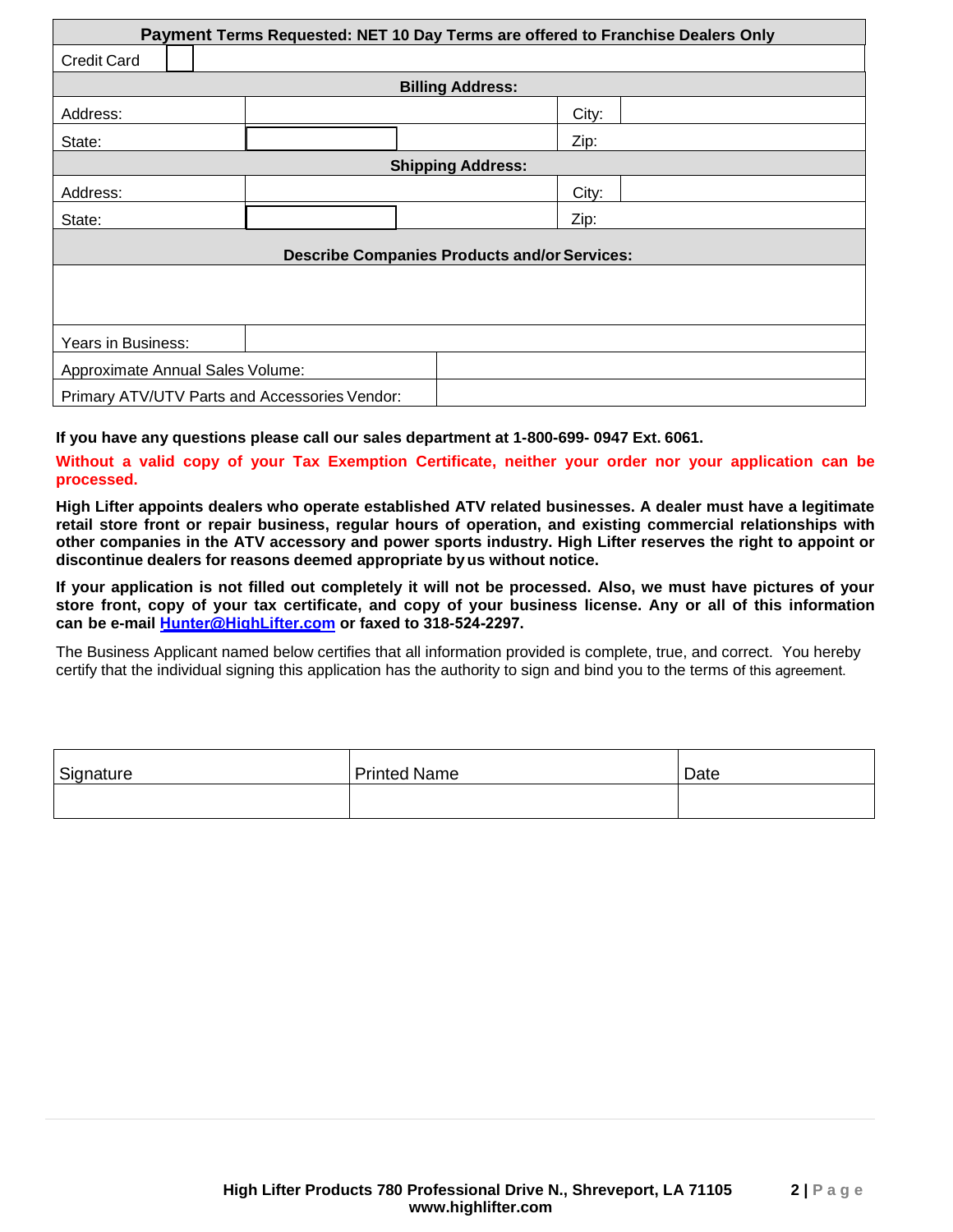## **[www.highlifterdealer.com](http://www.highlifterdealer.com/)**

User name is the customer number plus the last 4 digits of the user's social security number. The assigned sales representative will train users on the dealer ordering system. For Password changes, the PRIMARY USER must call or email the password request changes to their sales representative. **Please note User Name will be assigned by High Lifter and your password must be at least six digits and must contain both letters andnumbers.**

|                                                                                                                                                                                                                                                                                                                                                                                                                                                                                                                                                                                  |  |                            |       |           | <b>INTERNET ACCESS FOR HIGH LIFTER DEALER WEBSITE</b> |  |  |  |  |  |  |  |  |
|----------------------------------------------------------------------------------------------------------------------------------------------------------------------------------------------------------------------------------------------------------------------------------------------------------------------------------------------------------------------------------------------------------------------------------------------------------------------------------------------------------------------------------------------------------------------------------|--|----------------------------|-------|-----------|-------------------------------------------------------|--|--|--|--|--|--|--|--|
| <b>COMPANY INFORMATION</b>                                                                                                                                                                                                                                                                                                                                                                                                                                                                                                                                                       |  |                            |       |           |                                                       |  |  |  |  |  |  |  |  |
| Date:                                                                                                                                                                                                                                                                                                                                                                                                                                                                                                                                                                            |  | Dealership Name:           |       |           |                                                       |  |  |  |  |  |  |  |  |
| <b>Customer Number:</b>                                                                                                                                                                                                                                                                                                                                                                                                                                                                                                                                                          |  | Phone:                     |       |           |                                                       |  |  |  |  |  |  |  |  |
| Company Website:                                                                                                                                                                                                                                                                                                                                                                                                                                                                                                                                                                 |  | Fax:                       |       |           |                                                       |  |  |  |  |  |  |  |  |
| Address:                                                                                                                                                                                                                                                                                                                                                                                                                                                                                                                                                                         |  |                            |       |           |                                                       |  |  |  |  |  |  |  |  |
| City:                                                                                                                                                                                                                                                                                                                                                                                                                                                                                                                                                                            |  | State:                     |       | ZIP Code: |                                                       |  |  |  |  |  |  |  |  |
| <b>Primary User information</b>                                                                                                                                                                                                                                                                                                                                                                                                                                                                                                                                                  |  |                            |       |           |                                                       |  |  |  |  |  |  |  |  |
| First Name:                                                                                                                                                                                                                                                                                                                                                                                                                                                                                                                                                                      |  | Last Name:                 |       |           |                                                       |  |  |  |  |  |  |  |  |
| Email:                                                                                                                                                                                                                                                                                                                                                                                                                                                                                                                                                                           |  | Title or Position:         |       |           |                                                       |  |  |  |  |  |  |  |  |
| Username:                                                                                                                                                                                                                                                                                                                                                                                                                                                                                                                                                                        |  | Password:                  |       |           |                                                       |  |  |  |  |  |  |  |  |
|                                                                                                                                                                                                                                                                                                                                                                                                                                                                                                                                                                                  |  | <b>User #1 Information</b> |       |           |                                                       |  |  |  |  |  |  |  |  |
| First Name:                                                                                                                                                                                                                                                                                                                                                                                                                                                                                                                                                                      |  | Last Name:                 |       |           |                                                       |  |  |  |  |  |  |  |  |
| Email:                                                                                                                                                                                                                                                                                                                                                                                                                                                                                                                                                                           |  | Title or Position:         |       |           |                                                       |  |  |  |  |  |  |  |  |
| Username:                                                                                                                                                                                                                                                                                                                                                                                                                                                                                                                                                                        |  | Password:                  |       |           |                                                       |  |  |  |  |  |  |  |  |
|                                                                                                                                                                                                                                                                                                                                                                                                                                                                                                                                                                                  |  | <b>User #2 Information</b> |       |           |                                                       |  |  |  |  |  |  |  |  |
| <b>First Name:</b>                                                                                                                                                                                                                                                                                                                                                                                                                                                                                                                                                               |  | Last Name:                 |       |           |                                                       |  |  |  |  |  |  |  |  |
| Email:                                                                                                                                                                                                                                                                                                                                                                                                                                                                                                                                                                           |  | Title or Position:         |       |           |                                                       |  |  |  |  |  |  |  |  |
| Username:                                                                                                                                                                                                                                                                                                                                                                                                                                                                                                                                                                        |  | Password:                  |       |           |                                                       |  |  |  |  |  |  |  |  |
|                                                                                                                                                                                                                                                                                                                                                                                                                                                                                                                                                                                  |  | User #3 Information        |       |           |                                                       |  |  |  |  |  |  |  |  |
| First Name:                                                                                                                                                                                                                                                                                                                                                                                                                                                                                                                                                                      |  | Last Name:                 |       |           |                                                       |  |  |  |  |  |  |  |  |
| Email:                                                                                                                                                                                                                                                                                                                                                                                                                                                                                                                                                                           |  | Title or Position:         |       |           |                                                       |  |  |  |  |  |  |  |  |
| Username                                                                                                                                                                                                                                                                                                                                                                                                                                                                                                                                                                         |  | Password:                  |       |           |                                                       |  |  |  |  |  |  |  |  |
| <b>Execution of Agreement</b>                                                                                                                                                                                                                                                                                                                                                                                                                                                                                                                                                    |  |                            |       |           |                                                       |  |  |  |  |  |  |  |  |
| DEALER WEB SITE ACCOUNTS WILL NOT BE PROCESSED UNLESS SIGNED BY OWNER                                                                                                                                                                                                                                                                                                                                                                                                                                                                                                            |  |                            |       |           |                                                       |  |  |  |  |  |  |  |  |
| I authorize the use of online ordering by the users named above to represent the above company. I understand that as a customer and user<br>of High Lifters Dealer Website we are responsible for keeping passwords confidential and responsible for all orders generated by the users. I<br>further understand that the orders placed online will be processed according to the account terms existing at time of order. In the event that<br>there is a problem with a High Lifter Dealer online order, a High Lifter representative will contact that user by phone or email. |  |                            |       |           |                                                       |  |  |  |  |  |  |  |  |
| <b>Signature of Owner:</b>                                                                                                                                                                                                                                                                                                                                                                                                                                                                                                                                                       |  |                            |       |           |                                                       |  |  |  |  |  |  |  |  |
| <b>Print Name:</b>                                                                                                                                                                                                                                                                                                                                                                                                                                                                                                                                                               |  |                            | Date: |           |                                                       |  |  |  |  |  |  |  |  |

**1-800-699-0947 FAX 318-524-2297** 

PRINT CLEAR